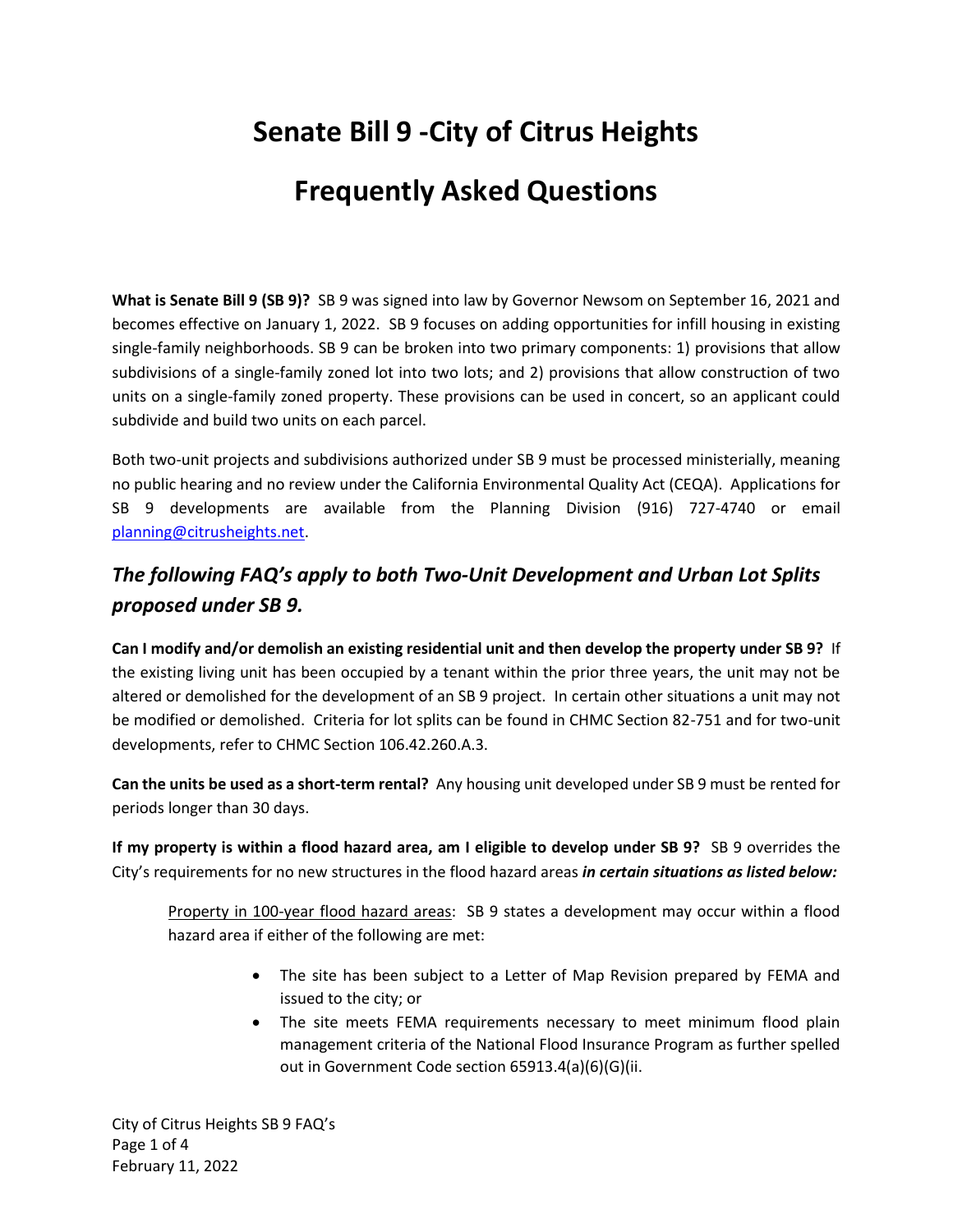The property owner will need to obtain a LOMR (Letter of Map Revision) from FEMA before the portion in the floodplain can count towards the property's net area. A LOMR requires surveyed elevations of the parcel and the adjacent ground, grading plans for proposed grades AND a hydraulic study for the watershed where the parcel is located. FEMA reviews this and determines that the new development brought this parcel/area above the BFE (Base Flood Elevation) and the LOMR is issued.

The LOMR is issued AFTER the grading work is completed. In the interim, the developer would need a CLOMR (Conditional LOMR) that approves the proposed work with the condition of actually getting it done (and any other FEMA conditions put upon the proposed work.

Floodway: If development is proposed within a floodway, the property owner will need to conduct a hydraulic study to demonstrate there is zero-rise upstream & downstream of the floodway if the development was constructed.

*Note: Either situation will require an extensive hydraulic study. These exemptions only apply to development of a residence (not any accessory structures) proposed under SB 9. Development proposed without the application of SB 9 must comply with City of Citrus Heights' Floodplain Management Regulations and Policies.* 

**If my property has a creek, does the creek setback apply?** Creekside setbacks are not applied to SB 9 developments, however, often times the area surrounding a creek is within a flood hazard area and development in those areas is permitted in limited situations and described in FAQ above.

### *The following FAQ's apply to Two-Unit Development proposed under SB 9.*

**Is there a maximum square footage allowed for the units under SB 9?** Unlike ADUs where the maximum size allowed is 1200 sf, housing development under SB 9 is not capped at a maximum size. The allowable size is only limited by the objective development standards i.e. lot coverage, setbacks, access, parking etc. It should also be noted that regardless of the development standards, a minimum of two 800 sf living units would be allowed. Refer to CHMC Section 106.42.260 for the standards for two-unit developments.

**Must parking be provided for the development?** Each unit must be provided at least one parking space with a minimum size of 9 feet wide x 20 feet in length. The parking space may be covered or uncovered. In certain situations an exemption from the parking requirement is allowed. Refer to CHMC Section 106.42.260.B.4 for exemption criteria.

**Can I apply for the two-unit development on my property under SB 9?** The legislation allows two-unit developments in single-family zones. In Citrus Heights, RD-1 through RD-5 and Special Planning Areas (SPAs) where single-family is allowed, are considered single-family zoning and would qualify for the twounit development.

**If I have an existing home on my property, can I add another home?** If the property is zoned RD-1 through RD-5 or in an SPA that allows single-family, the property would qualify as eligible under SB 9 for

City of Citrus Heights SB 9 FAQ's Page 2 of 4 February 11, 2022